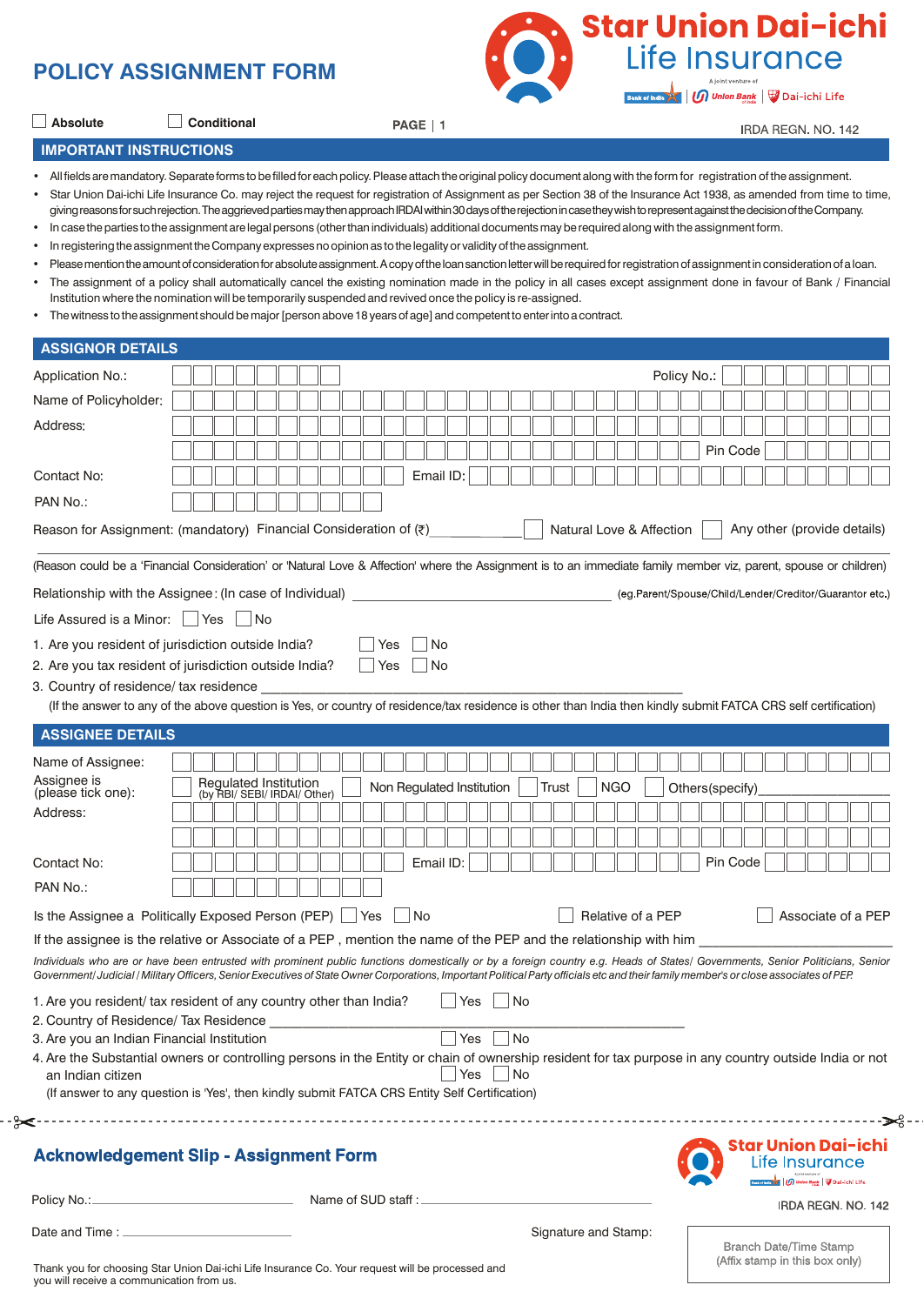

PAGE | 2

**IRDA REGN, NO. 142** 

## **FATCA/CRS Declaration**

#### I, Mr./Ms./Dr.\_\_\_\_\_\_\_\_\_\_\_\_\_\_\_\_\_\_\_\_\_\_\_\_\_\_\_\_\_\_\_\_\_\_\_\_\_\_\_\_\_\_\_\_\_\_\_\_\_\_\_\_\_\_\_\_\_\_\_\_\_\_\_\_\_\_\_\_\_\_\_\_\_\_\_\_\_\_\_\_\_\_\_\_\_\_\_\_\_\_\_\_\_\_\_\_\_\_\_\_\_\_\_\_\_\_\_\_\_\_\_\_\_\_\_\_\_\_\_\_\_\_\_\_\_\_\_

hereby confirm that the information provided above with respect to my residency/ tax residency is true and correct to the best of my knowledge and belief. In rase above the above specified information is found the state or untrue or misleading certifieds in the lam aware that I shall be liable falled for it will also captum

any information or certification on this form becomes incorrect or if there is any change/ modification to the information in future and also undertake to provide any other additional information as may be required at your end or by domestic or overseas regulators/ tax authorities. I/ We understand that the Company is not able to offer any tax advice on CRS/FATCA or its impact and I/We shall seek any advice that may be required from an independent professional tax advisor. I/We agree that this information may be shared with domestic regulators/tax authorities, including but not limited to the Financial Intelligence Unit-India (FIU-IND), the tax / revenue authorities in India or outside India wherever it is legally required and other investigation agencies without any obligation of advising me of the same. I authorize to share the given information to other Registered Intermediaries/or any regulated intermediaries registered with SEBI / RBI / IRDA / PFRDA to facilitate single submission / update & for other relevant purposes.



Place:

Signature of the Policyholder / Assignor

ළි−-

### **THIRD PARTY DECLARATION**

Third Party Declaration to be made if Policyholder has affixed thumb impression OR Policyholder has signed in vernacular language OR Policyholder has not filled the form.

| Address                                                                                                                                                                                                                        |                                                                                                                                                                                                                                                |
|--------------------------------------------------------------------------------------------------------------------------------------------------------------------------------------------------------------------------------|------------------------------------------------------------------------------------------------------------------------------------------------------------------------------------------------------------------------------------------------|
| having known the policyholder for a period of $\ \cdot\ $                                                                                                                                                                      | (month/years); do declare that I have explained the contents of this form to the policyholder in his/her<br>language and have truthfully recorded the answers provided by him/her. I further declare that the policyholder has affixed his/her |
| signature/thumb impression in my presence after understanding the contents.                                                                                                                                                    |                                                                                                                                                                                                                                                |
|                                                                                                                                                                                                                                | Signature of Declarant<br><u> 1980 - John Stone, Amerikaansk politiker (</u> † 1900)<br>Address                                                                                                                                                |
|                                                                                                                                                                                                                                | the control of the control of the control of the control of the control of the control of<br>PAN No.                                                                                                                                           |
|                                                                                                                                                                                                                                |                                                                                                                                                                                                                                                |
| FOR OFFICE USE ONLY                                                                                                                                                                                                            |                                                                                                                                                                                                                                                |
| Corporate Client No.:                                                                                                                                                                                                          | *please mention the existing client ID of corporate client.                                                                                                                                                                                    |
| Signature verified:<br><b>YES</b>                                                                                                                                                                                              | <b>NO</b>                                                                                                                                                                                                                                      |
| RO/BO staff signature: example and all the state of the state of the state of the state of the state of the state of the state of the state of the state of the state of the state of the state of the state of the state of t | Branch Date/Time Stamp<br>(Affix stamp in this box only)                                                                                                                                                                                       |
|                                                                                                                                                                                                                                |                                                                                                                                                                                                                                                |
|                                                                                                                                                                                                                                |                                                                                                                                                                                                                                                |
|                                                                                                                                                                                                                                |                                                                                                                                                                                                                                                |
|                                                                                                                                                                                                                                | Star Union Dai-ichi Life Insurance Company Limited                                                                                                                                                                                             |

#### Registered Office: 11<sup>th</sup> Floor, Vishwaroop IT Park, Plot No. 34, 35 & 38, Sector 30A of IIP, Vashi, Navi Mumbai – 400 703. Toll Free No.: 1800 266 8833 (9:30 am to 6:30 pm – Mon to Sat) | Tel.: 022-7196 6200 | Fax: 022-7196 2811 Email: customercare@sudlife.in | Website: www.sudlife.in | IRDAI Regn. No. 142 | CIN: U66010MH2007PLC174472 Trademark used under licence from respective owners.

We mean life!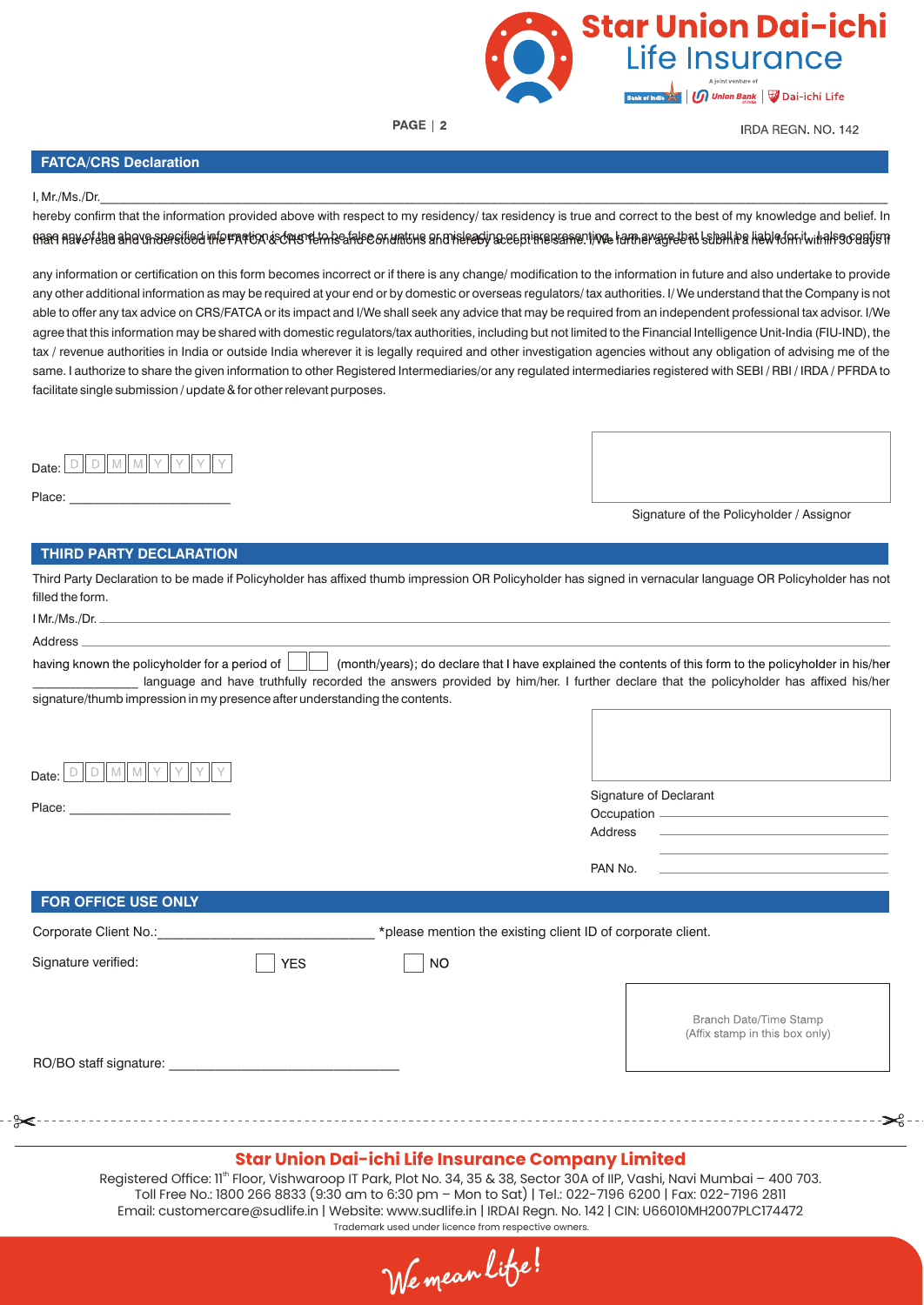# **POLICY ASSIGNMENT - ENDORSEMENT FORM**



PAGE | 3

IRDA REGN, NO. 142

|                                                                                                                                                                                                                                | <b>First Name</b>                                          | Middle Name<br><b>Last Name</b>                                                                                                                         |  |
|--------------------------------------------------------------------------------------------------------------------------------------------------------------------------------------------------------------------------------|------------------------------------------------------------|---------------------------------------------------------------------------------------------------------------------------------------------------------|--|
|                                                                                                                                                                                                                                |                                                            | the policyholder under policy number____________________ issued by Star Union Dai-ichi Life Insurance for the Sum Assured of                            |  |
| as amended from time to time.                                                                                                                                                                                                  |                                                            | hereby assign my right, title and interest in said Policy to the Assignee mentioned below under the provisions of Section 38 of the Insurance Act 1938, |  |
| Name of the Assignee: (Please fill whichever is applicable)                                                                                                                                                                    |                                                            |                                                                                                                                                         |  |
|                                                                                                                                                                                                                                |                                                            |                                                                                                                                                         |  |
|                                                                                                                                                                                                                                |                                                            | Middle Name<br>Last Name                                                                                                                                |  |
|                                                                                                                                                                                                                                |                                                            |                                                                                                                                                         |  |
|                                                                                                                                                                                                                                |                                                            |                                                                                                                                                         |  |
|                                                                                                                                                                                                                                |                                                            |                                                                                                                                                         |  |
|                                                                                                                                                                                                                                |                                                            |                                                                                                                                                         |  |
|                                                                                                                                                                                                                                |                                                            |                                                                                                                                                         |  |
|                                                                                                                                                                                                                                |                                                            |                                                                                                                                                         |  |
| <b>TYPE OF ASSIGNMENT</b>                                                                                                                                                                                                      |                                                            |                                                                                                                                                         |  |
|                                                                                                                                                                                                                                |                                                            |                                                                                                                                                         |  |
| (Please tick whichever is applicable)                                                                                                                                                                                          |                                                            |                                                                                                                                                         |  |
|                                                                                                                                                                                                                                |                                                            |                                                                                                                                                         |  |
| Absolute Assignment                                                                                                                                                                                                            |                                                            |                                                                                                                                                         |  |
|                                                                                                                                                                                                                                |                                                            | (in words and figures) received form the                                                                                                                |  |
|                                                                                                                                                                                                                                |                                                            |                                                                                                                                                         |  |
| Out of Natural Love and Affection                                                                                                                                                                                              |                                                            |                                                                                                                                                         |  |
|                                                                                                                                                                                                                                | Conditional Assignment (out of Natural Love and Affection) |                                                                                                                                                         |  |
|                                                                                                                                                                                                                                |                                                            | (The assignment will take effect only on death of the life assured during the term of policy and the assignee survives the life assured.                |  |
|                                                                                                                                                                                                                                |                                                            | The assignment will be ineffective if the assignee predeceases the life assured)                                                                        |  |
|                                                                                                                                                                                                                                |                                                            |                                                                                                                                                         |  |
| DIDIMIMIY                                                                                                                                                                                                                      |                                                            |                                                                                                                                                         |  |
|                                                                                                                                                                                                                                | Place:                                                     | Signature of the Assignor                                                                                                                               |  |
| Date:<br><b>WITNESS DETAILS</b>                                                                                                                                                                                                |                                                            |                                                                                                                                                         |  |
| Full Name of the Witness:                                                                                                                                                                                                      |                                                            |                                                                                                                                                         |  |
| Occupation:                                                                                                                                                                                                                    |                                                            |                                                                                                                                                         |  |
|                                                                                                                                                                                                                                |                                                            |                                                                                                                                                         |  |
| Address of the Witness:                                                                                                                                                                                                        |                                                            |                                                                                                                                                         |  |
|                                                                                                                                                                                                                                |                                                            |                                                                                                                                                         |  |
| PAN No.:                                                                                                                                                                                                                       |                                                            |                                                                                                                                                         |  |
| Signature: Web and the contract of the contract of the contract of the contract of the contract of the contract of the contract of the contract of the contract of the contract of the contract of the contract of the contrac |                                                            | Signature / Stamp of SUD Life                                                                                                                           |  |
|                                                                                                                                                                                                                                |                                                            |                                                                                                                                                         |  |
|                                                                                                                                                                                                                                |                                                            |                                                                                                                                                         |  |

We mean life!

Email: customercare@sudlife.in | Website: www.sudlife.in | IRDAI Regn. No. 142 | CIN: U66010MH2007PLC174472 Trademark used under licence from respective owners.